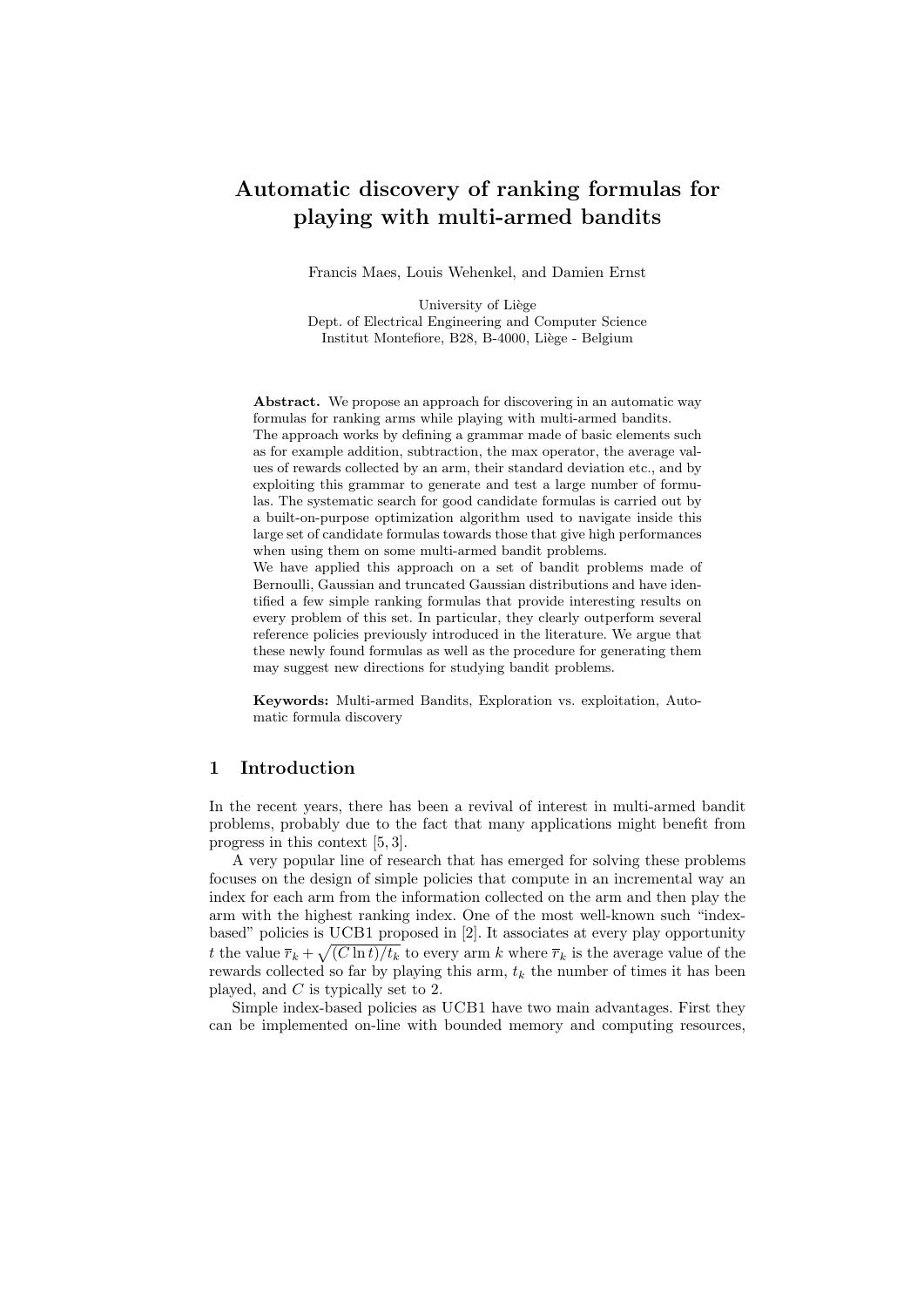#### 2 Francis Maes, Louis Wehenkel, and Damien Ernst

which is important in some applications. Second, due to their simplicity, they are interpretable and hence may lend themselves to a theoretical analysis that may provide insights about performance guarantees.

For designing such simple policies, researchers often use their own intuition to propose a new arm-ranking formula that they test afterwards on some problems to confirm or refute it. We believe that by proceeding like this, there may be interesting ranking formulas that have little chances to be considered. Therefore we propose a systematic approach for discovering such ranking formulas in the context of multi-armed bandit problems.

Our approach seeks to determine automatically such formulas and it works by considering a rich set of candidate formulas in order to identify simple ones that perform well. This is achieved based on the observation that a formula can be grown using a sequence of operations. For example the simple formula in be grown using a sequence of operations. For example the simple formula  $\overline{r}_k$  could be seen as the result of two operations: select  $\overline{r}_k$  then apply  $\sqrt{\cdot}$  to  $\bar{r}_k$ . From there, the search for a well-performing combination of operations of a given complexity is determined by using a specific search procedure where the constants that may appear in a formula are separately optimized using an estimation of distribution algorithm. Using an optimization procedure to identify in a large set of candidates policies well-performing ones has already been tested with success in a previous paper where we were focusing on the identification of linear index formulas over a high-dimensional feature space, with the sole goal of minimizing the regret. Here we focus on the discovery of simple interpretable formulas within a set of non-linear formulas generated by a richer grammar, with the goal of providing further insight into the nature of the multi-armed bandit problem [7].

The rest of this paper is organized as follows. In the next section, we remind the basics about multi-armed bandit problems. In Section 3, we present our procedure for identifying simple formulas for index-based policies performing well on a set of bandit problems. Section 4 reports simulation results and discusses seven such formulas that have been discovered by our procedure. Finally, Section 5 concludes and presents some future research directions.

## 2 Multi-armed bandit problem and policies

We now describe the (discrete) multi-armed bandit problem and briefly introduce some index-based policies that have already been proposed to solve it.

#### 2.1 The K-armed bandit problem

We denote by  $i \in \{1, 2, ..., K\}$  the  $(K \geq 2)$  arms of the bandit problem, by  $\nu_i$  the reward distribution of arm i, and by  $\mu_i$  its expected value;  $b_t$  is the arm played at round t, and  $r_t \sim \nu_{b_t}$  is the obtained reward.  $H_t = [b_1, r_1, b_2, r_2, \ldots, b_t, r_t]$  is a vector that gathers the history over the first  $t$  plays, and we denote by  $H$  the set of all possible histories of any length  $t$ .

A policy  $\pi : \mathcal{H} \to \{1, 2, ..., K\}$  is an algorithm that processes at play t the vector  $H_{t-1}$  to select the arm  $b_t \in \{1, 2, \ldots, K\}$ :

$$
b_t = \pi(H_{t-1}).\tag{1}
$$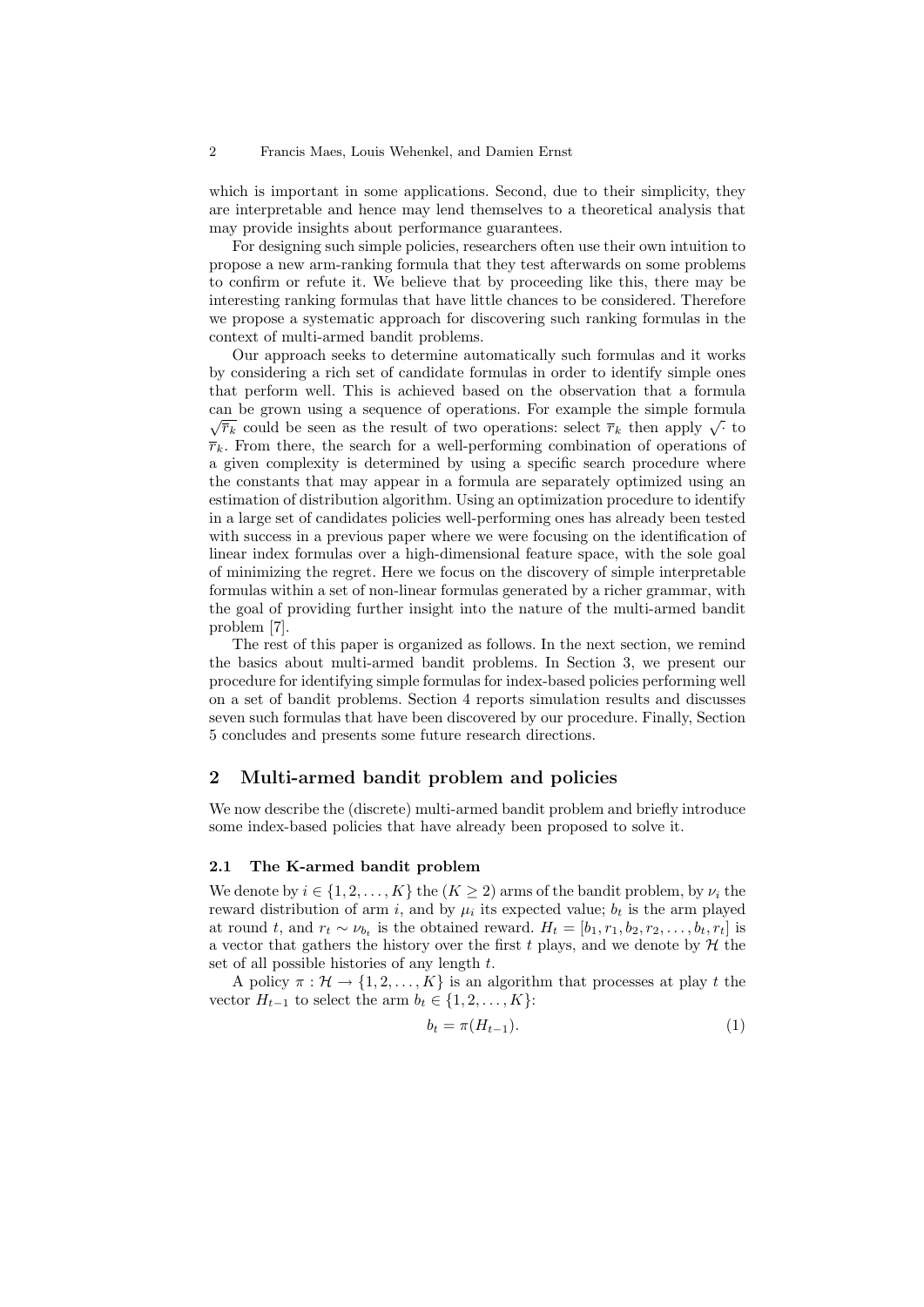The regret of the policy  $\pi$  after a horizon of T plays is defined by:

$$
R_T^{\pi} = T\mu^* - \sum_{t=1}^T r_t,
$$
\n(2)

where  $\mu^* = \max_k \mu_k$  denotes the expected reward of the best arm. The expected regret is therefore given by

$$
E[R_T^{\pi}] = \sum_{k=1}^{K} E[t_k(T)](\mu^* - \mu_k),
$$
\n(3)

where  $t_k(T)$  is the number of times arm k is used in the first T rounds.

The K-armed bandit problem aims at finding a policy  $\pi^*$  that for a given K minimizes the expected regret (or, in other words, maximizes the expected reward), ideally for any horizon T and any  $\{\nu_i\}_{i=1}^K$ .

#### 2.2 Index-based bandit policies

Index-based bandit policies are based on a ranking index that computes for each arm k a numerical value based on the sub-history of responses  $H_{t-1}^k$  of that arm gathered at time t. These policies are sketched in Algorithm 1 and work as follows. During the first K plays, they play sequentially the machines  $1, 2, \ldots, K$ to perform initialization. In all subsequent plays, these policies compute for every machine k the score  $index(H_{t-1}^k, t) \in \mathbb{R}$  that depends on the observed subhistory  $H_{t-1}^k$  of arm k and possibly on t. At each step t, the arm with the largest score is selected (ties are broken at random).

Here are some examples of popular index functions:

$$
index^{\text{UCB1}}(H_{t-1}^k, t) = \overline{r}_k + \sqrt{\frac{C\ln t}{t_k}} \tag{4}
$$

$$
index^{\text{UCBI-BERNOULI}}(H_{t-1}^k, t) = \overline{r}_k + \sqrt{\frac{\ln t}{t_k} \min\left(1/4, \overline{\sigma}_k + \sqrt{\frac{2\ln t}{t_k}}\right)}
$$
(5)

$$
index^{\text{UCBI-NORMAL}}(H_{t-1}^k, t) = \overline{r}_k + \sqrt{16 \frac{t_k \overline{\sigma}_k^2}{t_k - 1} \frac{\ln(t-1)}{t_k}}
$$
(6)

$$
index^{UCB-V}(H_{t-1}^k, t) = \overline{r}_k + \sqrt{\frac{2\overline{\sigma}_k^2 \zeta \ln t}{t_k}} + c \frac{3\zeta \ln t}{t_k}
$$
 (7)

where  $\bar{r}_k$  and  $\bar{\sigma}_k$  are the mean and standard deviation of the rewards so far obtained from arm  $k$  and  $t_k$  is the number of times it has been played.

Policies UCB1, UCB1-BERNOULLI<sup>1</sup> and UCB1-NORMAL<sup>2</sup> have been proposed by [2]. UCB1 has one parameter  $C > 0$  whose typical value is 2. Policy

 $1$  The original name of this policy is UCB-TUNED. Since this paper mostly deals with policies having parameters, we changed the name to UCB1-Bernoulli to make clear that no parameter tuning has to be done with this policy.

<sup>&</sup>lt;sup>2</sup> Note that this index-based policy does not strictly fit inside Algorithm 1 as it uses an additional condition to play bandits that where not played since a long time.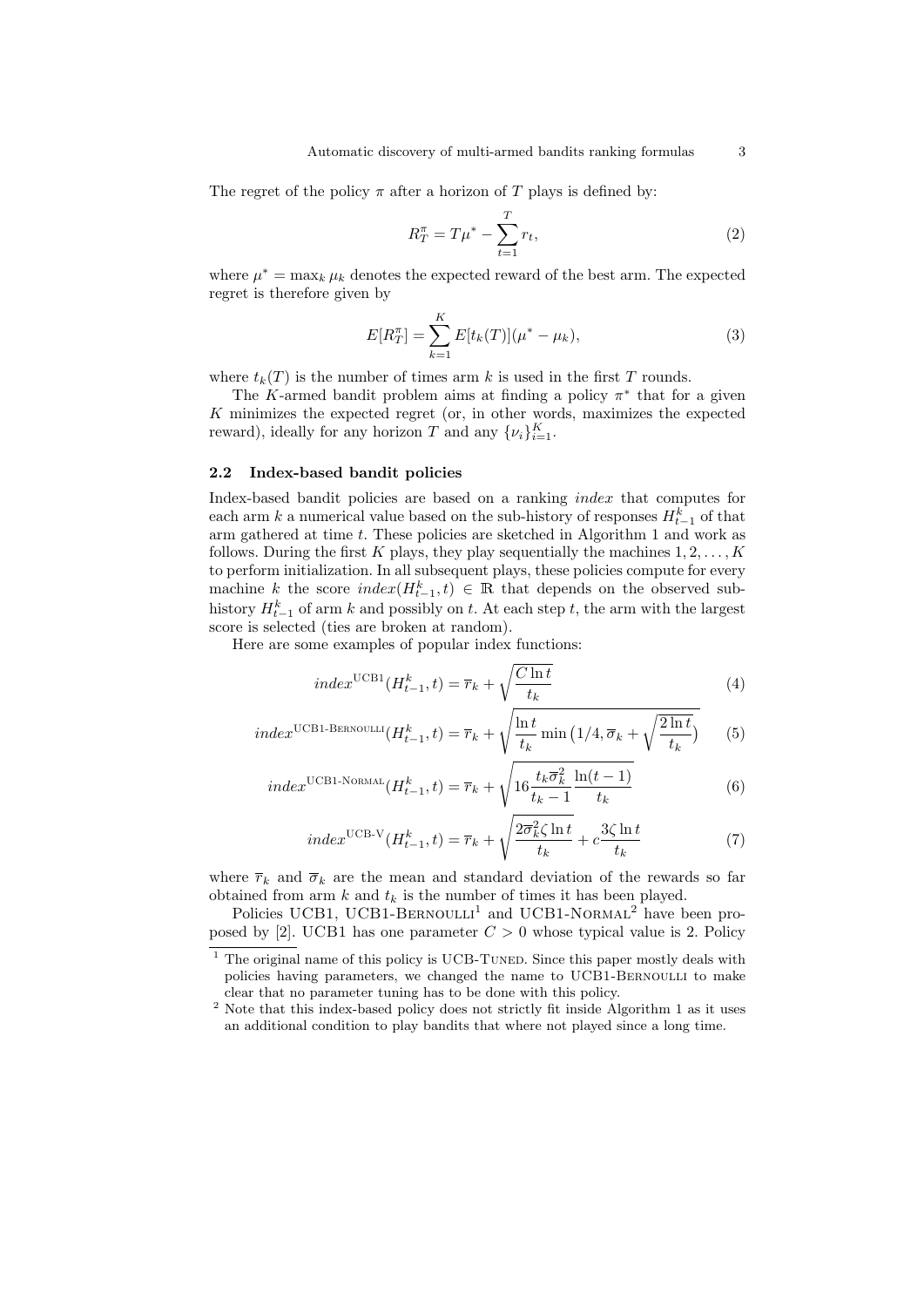Algorithm 1 Generic index-based discrete bandit policy

1: Given scoring function  $index : \mathcal{H} \times \{1, 2, ..., K\} \to \mathbb{R}$ , 2: for  $t = 1$  to  $K$  do 3: Play bandit  $b_t = t$   $\triangleright$  Initialization: play each bandit once 4: Observe reward  $r_t$ 5: end for 6: for  $t = K$  to  $T$  do 7: Play bandit  $b_t = \operatorname{argmax}_{k \in \{1, 2, ..., K\}} index(H_{t-1}^k, t)$ 8: Observe reward  $r_t$ 9: end for

UCB-V has been proposed by [1] and has two parameters  $\zeta > 0$  and  $c > 0$ . We refer the reader to [2, 1] for detailed explanations of these parameters.

## 3 Systematic search for good ranking formulas

The ranking indexes from the literature introduced in the previous section depend on t and on three statistics extracted from the sub-history  $H_{t-1}^k$ :  $\overline{r}_k$ ,  $\overline{\sigma}_k$ and  $t_k$ . This section describes an approach to systematically explore the set of ranking formulas that can be build by combining these four variables, with the aim to discover the best-performing one for a given bandit problem.

We first formally define the (infinite) space of candidate formulas  $\mathcal F$  in Section 3.1. Given a bandit problem  $P$ , a time horizon  $T$ , and  $\mathcal{F}$ , the aim is to solve:

$$
f^* = \underset{f \in \mathcal{F}}{\operatorname{argmin}} \Delta_{P,T}(f) \tag{8}
$$

where  $\Delta_{PT}(f) \in \mathbb{R}$  is a loss function that reflects the regret of the index-based policy defined by formula  $f$ , that is computed by averaging the observed regret – on problem P, with time horizon  $T$  – over a large number of runs (we use 1000 runs in our experiments). Since we consider formulas that may contain constant parameters, solving Equation 8 is a mixed structure/parameter optimization problem. Section 3.2 describes the procedure to search for formula structures and Section 3.3 focuses on parameter optimization. Note that in order to avoid overfitting, some form of regularization or complexity penalty can be added to the objective function  $\Delta(\cdot)$ . This is not necessary in our study since we restrict our search algorithm to rather small formulas.

#### 3.1 A grammar for generating index functions

Sets of mathematical formulas may be formalized by using grammars. In fields such as compiler design or genetic programming [6], these formulas are then described by parse trees which are labeled ordered trees. We use this approach for our index formulas, by using the grammar given in Figure 1: an index formula F is either a binary expression  $B(F, F)$ , a unary expression  $U(F)$ , an atomic variable  $V$  or a constant *cst*. The set of binary operators  $B$  includes the four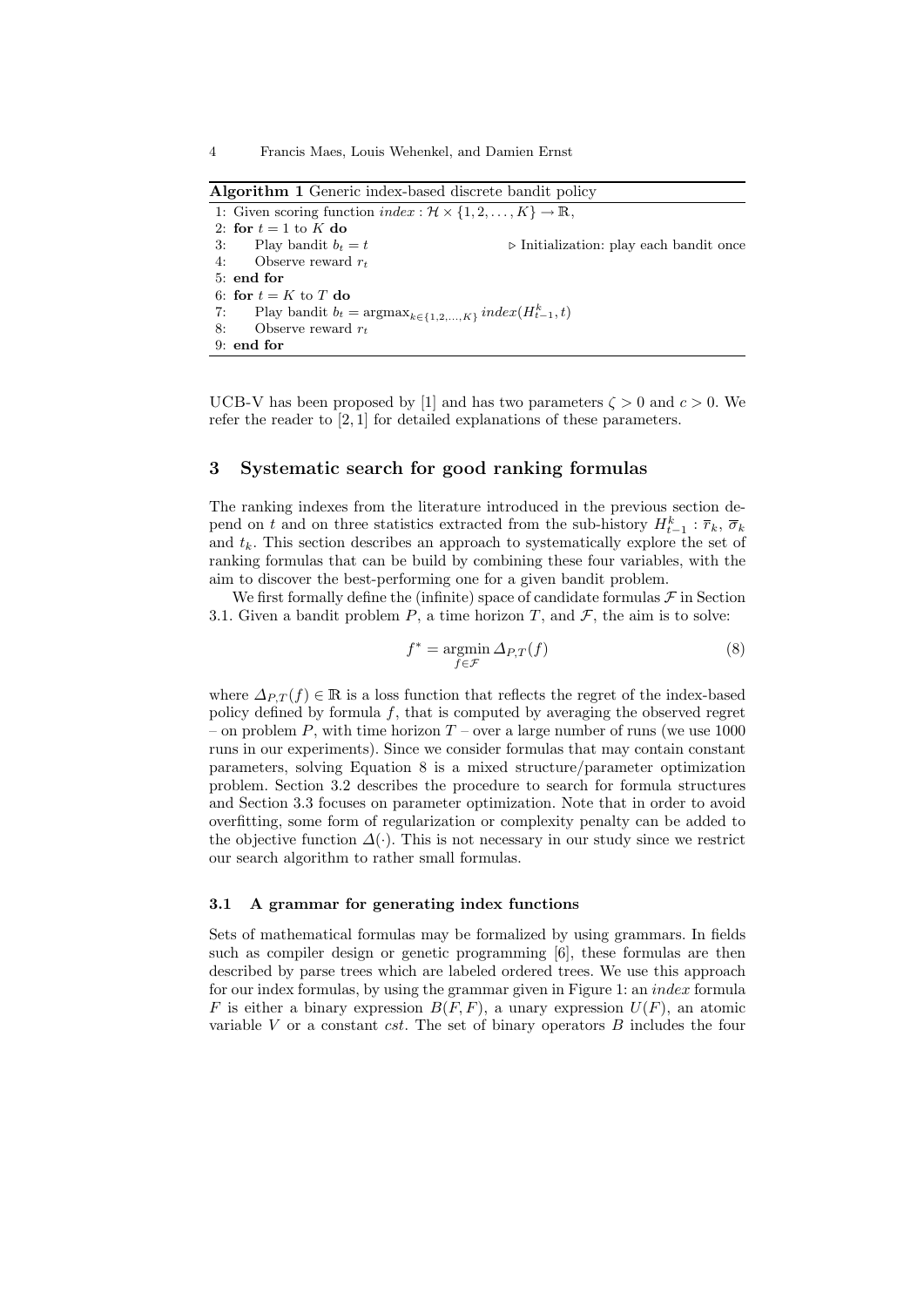

Fig. 1. The grammar used for generating candidate index functions and two example formula parse trees corresponding to  $\bar{r}_k + C/t_k$  and  $\bar{r}_k + \sqrt{C \log t/t_k}$ .

elementary mathematic operations  $(+, -, \times, \div)$  and the min and max operators. The three unary operators U are the logarithm  $log$ , the square root sqrt and the inverse function inverse. As mentioned previously, we consider four elementary variables V, which are the empirical reward mean  $\bar{r}_k$  and standard deviation  $\bar{\sigma}_k$ of arm  $k$ , the number  $t_k$  of times it has been played so far and the current time step t. For example, two formulas in  $\mathcal F$  are given in the from of parse trees in the right part of Figure 1.

In the following, the formula structure refers to its parse tree with constants labeled as *cst*. Each constant is a *parameter* with values  $\in \mathbb{R}$ . We denote formula structures by f, formula parameters by  $\theta \in \mathbb{R}^C$  where C is the number of constants and parameterized formulas by  $f_{\theta} \in \mathcal{F}$ .

## 3.2 Generation of candidate formula structures

We now describe the iterative depth-limited approach that we adopt to generate candidate formula structures f. We rely on a search space  $S$  the elements s of which are ordered lists of "current" formulas:  $s = (f^1, \ldots, f^S)$ . The elementary search step consists in expanding a state by appending to it a new formula  $f^{S+1}$ constructed from its current formulas  $f^1, \ldots, f^S$ , by using one of the following operations:

- $-$  Create a constant:  $f^{S+1} = cst$
- Create a variable:  $f^{S+1} = \overline{r}_k, \overline{\sigma}_k, t_k$  or t
- Create an unary operation:  $f^{S+1} = U(f^i)$  where  $i \in [1, S]$
- Create a binary operation:  $f^{S+1} = B(f^i, f^j)$  where  $i \in [1, S], j \in [i, S]$

In this search space, starting from the empty initial state  $s_0 = ()$ , the formula  $\bar{r}_k + cst/t_k$  can for example be built with the following operation sequence:  $(f<sup>1</sup> = \overline{r}_k) \rightarrow (f<sup>2</sup> = cst) \rightarrow (f<sup>3</sup> = t_k) \rightarrow (f<sup>4</sup> = f<sup>2</sup>/f<sup>3</sup>) \rightarrow (f<sup>5</sup> = f<sup>1</sup> + f<sup>4</sup>).$ 

We use the function  $\Delta^{structure}(s) \in \mathbb{R}$  to evaluate the loss associated to a state  $s \in \mathcal{S}$ . This loss only depends on the last formula  $f^S$  of state s. If  $f^S$ is a parameter-free formula (i.e., without constants),  $\Delta^{structure}(s)$  is equal to the estimated regret  $\Delta_{P,H}(f^S)$ . Otherwise,  $\Delta^{structure}(s)$  is equal to the best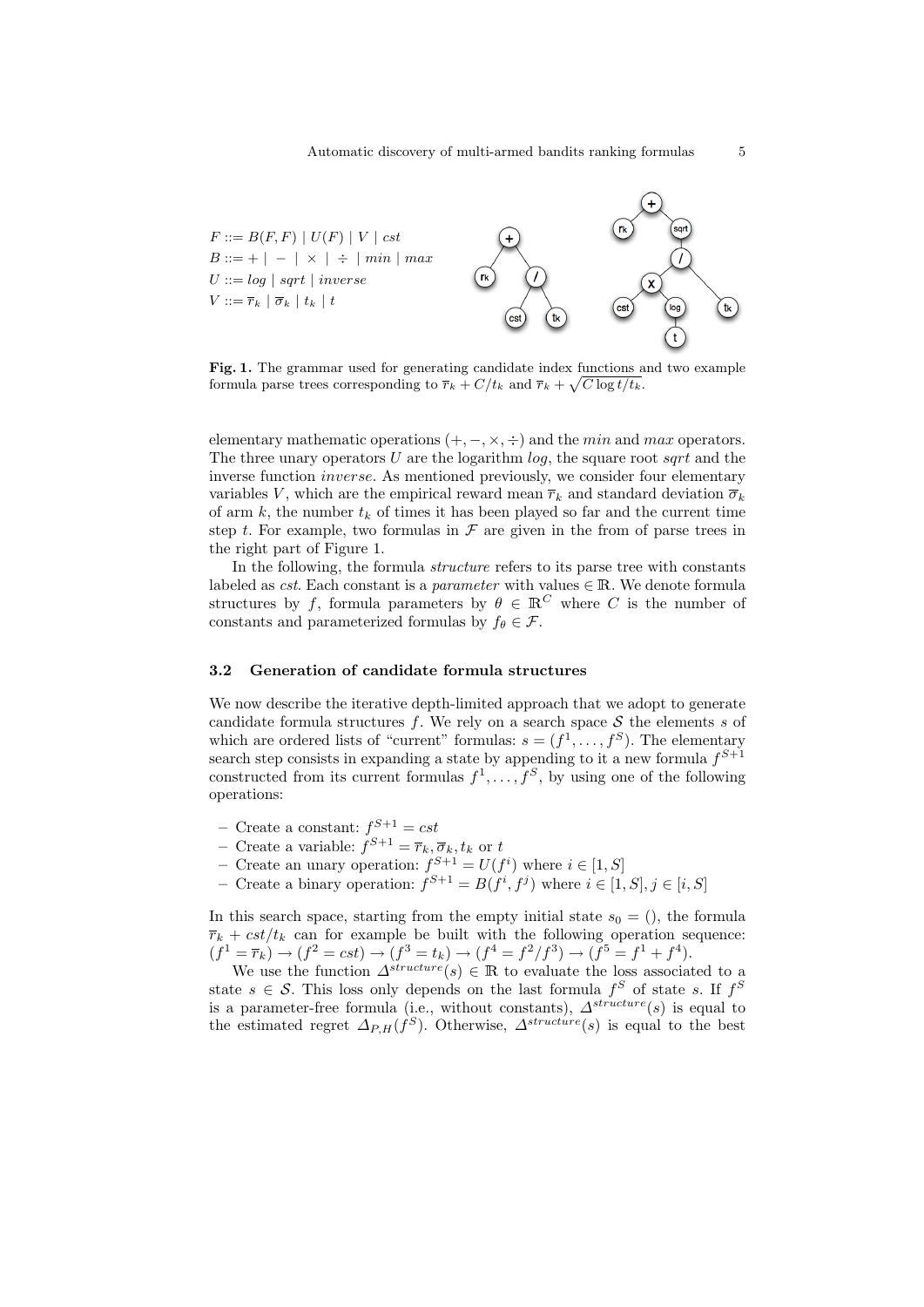Algorithm 2 Formula structure search algorithm

Given loss function  $\Delta^{structure} : \mathcal{S} \to \mathbb{R}$ . Given max depth  $d_{max} \geq 1$ , 1:  $s_0 \leftarrow ()$ 2: for  $\ell \in [0, \infty)$  do  $3:$  $\ell$  ← DepthLimitedSearch  $(s_{\ell}, \Delta^{structure}, d_{max})$ 4: if  $\ell \geq 1$  and  $\Delta^{structure}(s_{\ell}^{*}) \geq \Delta^{structure}(s_{\ell-1}^{*})$  then 5: return  $s_{\ell-1}^*$ 6: end if 7:  $s_{\ell+1} \leftarrow \text{firstSuccessorState}(s_{\ell}, s_{\ell}^*)$ 8:  $t \leftarrow \ell + 1$ 9: end for

achieved regret  $\Delta_{P,H}(f_{\theta^*}^S)$  during the optimization of parameters  $\theta \in \mathbb{R}^C$  with the procedure described in the next section.

Our iterative depth-limited search approach is specified by Algorithm 2 and works in the following way. We start with the initial state  $s_0 = ($ ). Each search iteration uses a depth-limited search to select the next formula that will be added to the current state. At iteration  $\ell$ , depth-limited search works by exploring exhaustively the search space, starting from  $s_\ell$  with a maximum exploration depth of  $d_{max}$ . During this exploration, the loss function  $\Delta^{structure}$  is computed for every visited state, and the state that minimizes this function is returned<sup>3</sup>.  $s^*_{\ell}$  is thus the best state that can be reached with the depth-limited search procedure when starting from  $s_{\ell}$ . Once  $s_{\ell}^* = (f_1, \ldots, f_{\ell}, f_{\ell+1}^*, \ldots, f_{\ell+d_{max}}^*)$  is identified, the formula  $f_{\ell+1}^*$  is added to the current state  $s_\ell$  to form the new state  $s_{\ell+1} = (f_1, \ldots, f_{\ell}, \tilde{f}_{\ell+1}^*)$ , we take one step ahead the best solution found so far. The search procedure stops as soon as an iteration  $\ell$  does not lead to an improved value of  $\Delta^{structure}(s_{\ell}^*)$  compared to its previous iteration.

Our search procedure may evaluate the same formula structures multiple times. To avoid this, we implement  $\Delta^{structure}(.)$  with a cache that stores all the values  $\Delta^{structure}(.)$  that have already been computed since the beginning of search. To further reduce the number of calls to  $\Delta^{structure}(\cdot)$ , this cache relies on a normal version of the formula, which is computed by iteratively applying the following rules until the formula remains unchanged:

- Commutativity: fix the order of the operands of commutative operators:  $+, \times, max$  and min
- Multiplication ∀x ∈ F, 1 × x → x
- Division:  $\forall x \in \mathcal{F}, x \div x \rightarrow 1, x \div 1 \rightarrow x$ ,
- Subtraction:  $\forall x \in \mathcal{F}, x x \to 0$
- Inverse function:  $\forall x \in \mathcal{F}, y \in \mathcal{F}, x \times inverse(y) \rightarrow x \div y, x \div inverse(y) \rightarrow$  $x \times y, 1 \div x \rightarrow inverse(x), inverse(inverse(x)) \rightarrow x$

Note that our search procedure in rather naive and could be improved in several ways. However, it proves to be efficient enough to already discover several interesting new bandit policies, as shown in next section. A simple way to

<sup>&</sup>lt;sup>3</sup> Ties are broken by giving the preference to smaller formulas.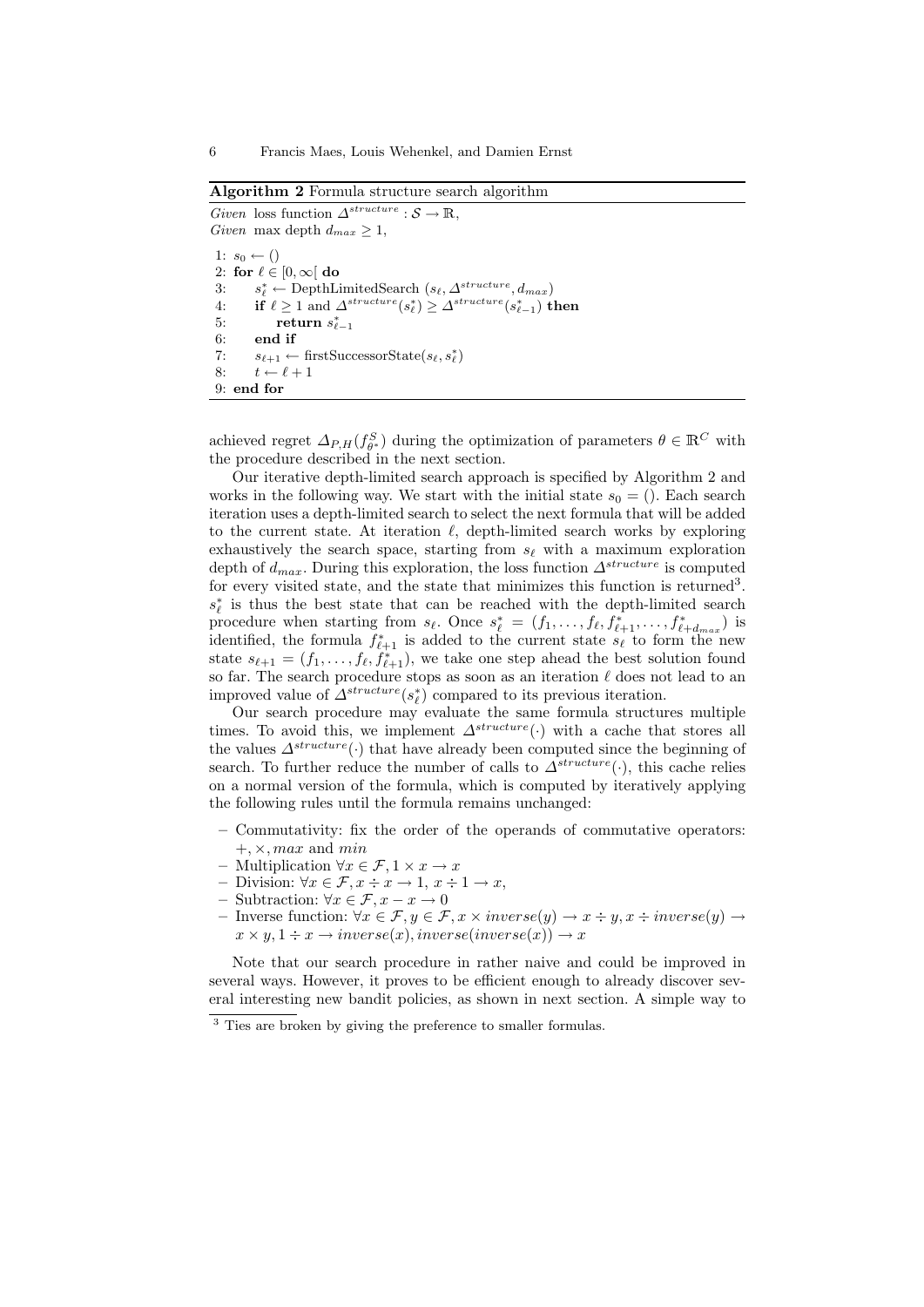improve the efficiency of our approach would be to extend the set of rewriting rules with advanced mathematical rules such as factorization and division simplification.

#### 3.3 Optimization of constants

Each time a formula structure f with a number  $C \geq 1$  of parameters is evaluated, we run a derivative-free global optimization algorithm to determine the best values  $\theta^* \in \mathbb{R}^C$  for these parameters. In this work, we rely on a powerful, yet simple, class of metaheuristics known as *Estimation of Distribution Algorithms* (EDA) [4]. EDAs rely on a probabilistic model to describe promising regions of the search space and to sample good candidate solutions. This is performed by repeating iterations that first *sample* a population of N candidate values of  $\theta \in$  $\mathbb{R}^C$  using the *current* probabilistic model and then fit a new probabilistic model given the  $b < N$  best candidates. Many different kinds of probabilistic models may be used inside an EDA. The most basic form of EDAs uses one marginal distribution per variable to optimize and is known as the univariate marginal distribution algorithm [8]. We have adopted this approach that, while simple, proved to be effective to solve our general parameter optimization problem.

Our EDA algorithm thus proceeds as follows. There is one Normal distribution per parameter to optimize  $c \in \{1, 2, \ldots, C\}$ . At the first iteration, these distributions are initialized as standard Normal distributions. At each subsequent iteration, N candidates  $\theta \in \mathbb{R}^C$  are sampled using the current distributions and evaluated; then the p distributions are re-estimated using the  $b < N$ best candidates of the current iteration. Optimization stops when the best regret  $\Delta_{P,H}(f_{\theta})$  has not been outperformed in the last  $i_{stop}$  iterations, and then returns the parameters  $\theta^*$  for which we observed the minimum regret  $\Delta_{P,H}(f_{\theta^*})$ .

## 4 Numerical experiments

We now apply our formula discovery approach on a set of twelve discrete bandit problems with different kinds of distributions and different numbers of arms. We will focus on the analysis of seven interesting formulas that were discovered.

#### 4.1 Experimental setup

We considered the following 12 discrete bandit problems:

- 2-Bernoulli arms: Problem-1, Problem-2 and Problem-3 are two-arms bandit problems with Bernoulli distributions whose expectations  $(\mu_1, \mu_2)$  are respectively  $(0.9, 0.6), (0.9, 0.8)$  and  $(0.55, 0.45)$ .
- $-10$ -Bernoulli arms: PROBLEM- $4$  PROBLEM-6 correspond to the three first problems, in which the arm with lowest reward expectation is duplicated 9 times. For example, the reward expectations of PROBLEM-4 are  $(0.9, 0.6, 0.6, ...)$ 0.6, 0.6, 0.6, 0.6, 0.6, 0.6, 0.6).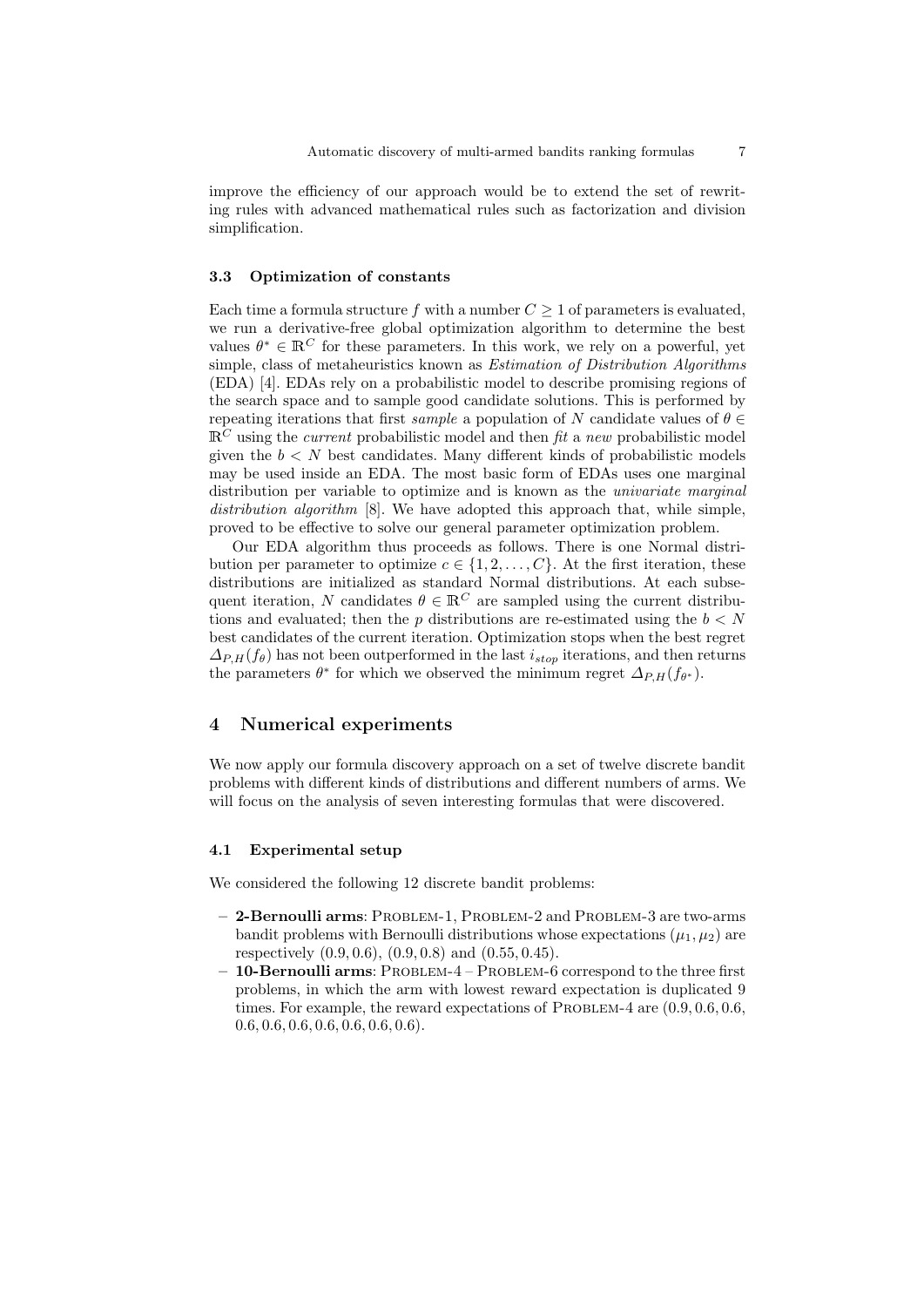| Problem    | $d_{max}=1$      | $d_{max}=2$                                                                                                    |                                                                               | $d_{max}=3$                                                                                                   |
|------------|------------------|----------------------------------------------------------------------------------------------------------------|-------------------------------------------------------------------------------|---------------------------------------------------------------------------------------------------------------|
|            |                  |                                                                                                                | 2 steps                                                                       | 3 steps                                                                                                       |
| PROBLEM-1  | $\overline{r}_k$ | $t_{\mathbf{k}}(\overline{\sigma}_{\mathbf{k}} - \mathbf{C_1})(\overline{\sigma}_{\mathbf{k}} - \mathbf{C_2})$ | $max(\overline{r}_k, C)$                                                      |                                                                                                               |
| PROBLEM-2  | $\overline{r}_k$ | $(\overline{\sigma}_k - \overline{r}_k - 1)\overline{\sigma}_k$                                                | $max(\overline{r}_k, C)$                                                      | $t_{\bf k}(\overline{r}_{\bf k}-{\bf C})$                                                                     |
| PROBLEM-3  | $\overline{r}_k$ | $\sqrt{2\overline{r}_k + \log \overline{r}_k} - \log \overline{r}_k$                                           | $\overline{r}_k(\overline{r}_k-C)$                                            | $t_{\bf k}(\bar{r}_{\bf k}-C)$                                                                                |
| PROBLEM-4  | $\overline{r}_k$ | $\log(\overline{r}_k - \overline{\sigma}_k)$                                                                   | $\max(\overline{\bf r}_{\bf k},{\bf C})$                                      |                                                                                                               |
| PROBLEM-5  | $\overline{r}_k$ | $rac{1}{\overline{\sigma}_k}$                                                                                  | $\overline{\sigma}_{\mathbf{k}}(\overline{\sigma}_{\mathbf{k}} - \mathbf{C})$ |                                                                                                               |
| PROBLEM-6  | $\overline{r}_k$ | $\overline{r}_k - \overline{\sigma}_k$                                                                         | $\bar{\mathbf{r}}_{\mathbf{k}}(\bar{\mathbf{r}}_{\mathbf{k}} - \mathbf{C})$   |                                                                                                               |
| PROBLEM-7  | $\overline{r}_k$ | $t_k(\overline{r}_k^2-\overline{\sigma}_k)$                                                                    | $\max(\overline{\mathbf{r}}_{\mathbf{k}}, \mathbf{C})$                        |                                                                                                               |
| PROBLEM-8  | $\overline{r}_k$ | $2\overline{r}_k - \overline{\sigma}_k/\overline{r}_k$                                                         | $max(\overline{r}_k, C)$                                                      | $\left.\max(\overline{\mathbf{r}}_{\mathbf{k}},\frac{\mathbf{C}}{\overline{\mathbf{r}}_{\mathbf{k}}})\right $ |
| PROBLEM-9  | $\overline{r}_k$ | $t_k(\overline{r}_k-\overline{\sigma}_k)+\overline{\sigma}_k$                                                  | $max(\overline{r}_k, C)$                                                      | $\mathbf{t}_{\mathbf{k}}(\overline{\mathbf{r}}_{\mathbf{k}}-\overline{\mathbf{C}})$                           |
| PROBLEM-10 | $\overline{r}_k$ | $\overline{r}_k^2 - \overline{r}_k$                                                                            | $max(\overline{r}_{k}, C)$                                                    |                                                                                                               |
| PROBLEM-11 | $\overline{r}_k$ | $\overline{r}_k \overline{\sigma}_k + \log \overline{r}_k$                                                     | $\max(\bar{\mathbf{r}}_{\mathbf{k}}, \mathbf{C})$                             | $\max(\bar{\mathbf{r}}_{\mathbf{k}}, \mathbf{C})$                                                             |
| PROBLEM-12 | $\overline{r}_k$ | $\overline{r}_k(\sqrt{\overline{r}_k}-1)$                                                                      | $\overline{r}_k+1/t_k$                                                        | $\mathbf{t}_{\mathbf{k}}(\overline{\mathbf{r}}_{\mathbf{k}} - \mathbf{C})$                                    |

**Table 1.** Discovered index formulas for horizon  $T = 100$  on twelve bandit problems. For each problem, the best performing index formula is shown in bold. - denotes results that we could not compute within 10 days.

- 2-Gaussian arms: Problem-7 Problem-9 are two-arms bandit problems with Normal distributions. As previously the expectations  $\mu_1$  and  $\mu_2$  of these distributions are respectively  $(0.9, 0.6)$ ,  $(0.9, 0.8)$  and  $(0.55, 0.45)$ . We use the same standard deviation  $\sigma = 0.5$  for all these Normal distributions.
- $-$  2-Truncated Gaussian arms: PROBLEM-10 PROBLEM-12 correspond to the three previous problems with Gaussian distributions truncated to the interval [0, 1] (that means that if you draw a reward which is outside of this interval, you throw it away and draw a new one).

We have applied our index formula discovery algorithm to  $P_{ROBLEM-1}$  – PROBLEM-12 to optimize the regret  $\Delta_{P,T}$  with a time horizon  $T = 100$  and parameter  $d_{max} \in \{1, 2, 3\}$ . The population size of the EDA optimizer is  $N = 12C$ and  $b = 3C$  is used as the number of best solutions used to fit new distributions, where  $C$  is the number of parameters. EDA optimization iterations are stopped after  $i_{stop} = 5$  iterations without improvement.

In this setting, with our C++ based implementation and a 1.9 Ghz processor, performing the search with  $d_{max} = 1$  takes  $\simeq 10$  seconds, with  $d_{max} = 2$  it takes a few minutes, and with  $d_{max} = 3$  it takes some weeks of CPU time.

#### 4.2 Discovered policies

Table 1 reports the best formulas that were discovered for each problem and each value  $d_{max}$ . Since we could not always complete the search with  $d_{max}$ , we only report the best formulas found after 2 search iterations and 3 search iterations.

When  $d_{max} = 1$ , Algorithm 2 aims at performing purely greedy search. As could be expected the best formula that can be found in a greedy way, when starting from an empty formula, is always  $\text{GREEDY}(H_{t-1}^k, t) = \overline{r}_k$ . To discover more interesting formulas, the search algorithm has to perform a deeper exploration. With  $d_{max} = 2$ , the algorithm discovers medium-performing index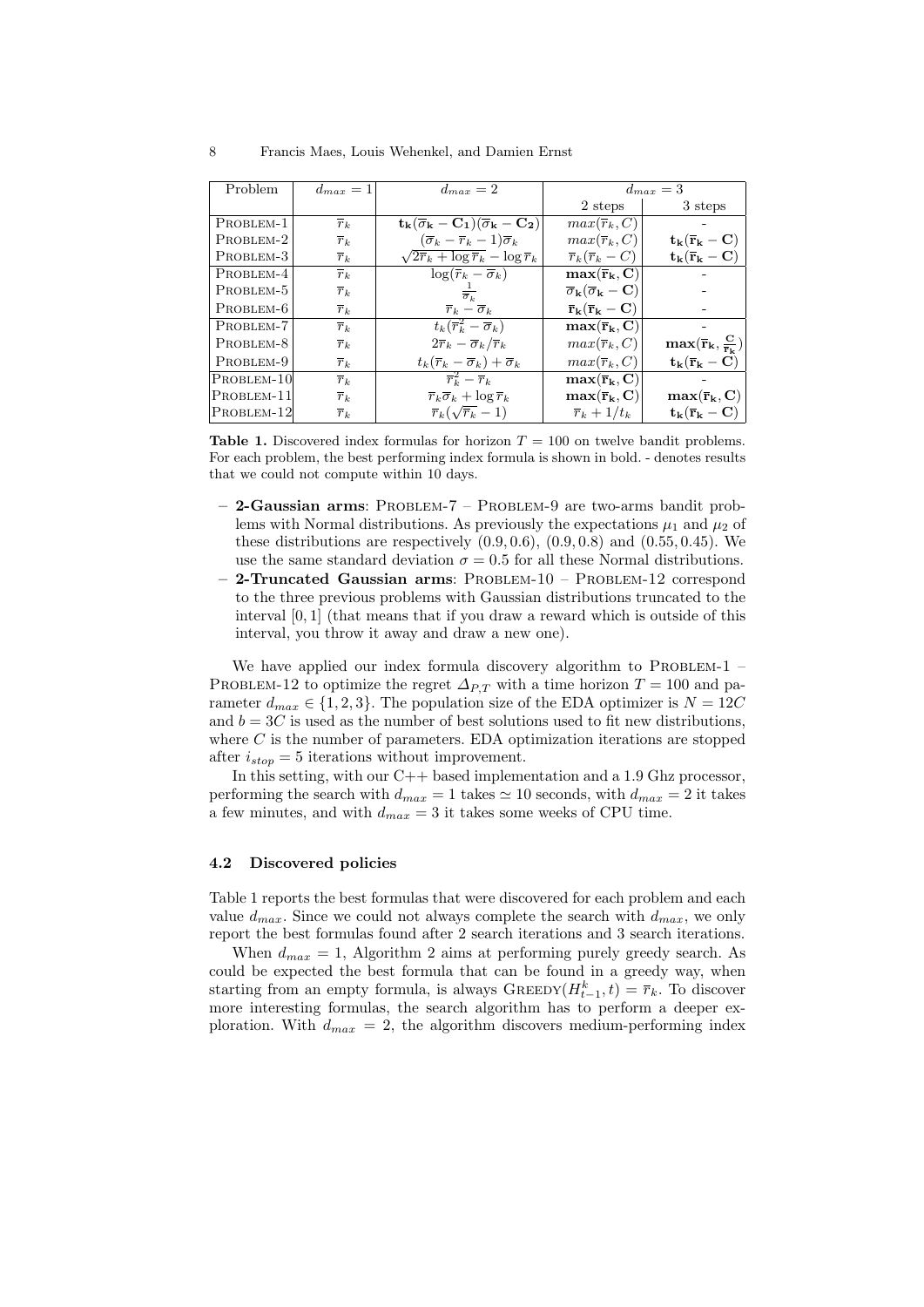functions, without any recurrent pattern between the found solutions. The results with  $d_{max} = 3$  are more interesting. In this last setting, the automatic discovery process most of the time converges to one of the following formulas:

$$
\begin{aligned} &\text{Formula-1}(H_{t-1}^k, t) = max(\overline{r}_k, C) &\text{Formula-2}(H_{t-1}^k, t) = t_k(\overline{r}_k - C) \\ &\text{Formula-3}(H_{t-1}^k, t) = \overline{r}_k(\overline{r}_k - C) &\text{Formula-4}(H_{t-1}^k, t) = \overline{\sigma}_k(\overline{\sigma}_k - C) \end{aligned}
$$

In addition to these four formulas, we also consider below formulas that we obtained by manually modifying one of the discovered formulas:

FORMULA-5 $(H_{t-1}^k, t) = \overline{r}_k + \frac{C}{t}$ FORMULA-6 $(H_{t-1}^k, t) = t_k(\overline{r}_k - C\overline{\sigma}_k)$ FORMULA-7 $(H_{t-1}^k, t) = t_k(\overline{r}_k^2 - C\overline{\sigma}_k)$ 

FORMULA-5 is the generalization of  $\overline{r}_k+1/t_k$  found on PROBLEM-12. FORMULA-6 and FORMULA-7 are respectively derived from  $d_{max} = 2$  solution to PROBLEM-9 and PROBLEM-7.

#### 4.3 Evaluation of the discovered ranking formulas

Policies used for comparison We have compared our discovered policies against various policies that have been proposed in the literature. These are the  $\epsilon_n$ -GREEDY policy [9] as described in [2], the policies introduced by [2]: UCB1, UCB1-Bernoulli, UCB1-Normal and UCB2, and the policy UCB-V proposed by [1]. UCB1-Bernoulli and UCB1-Normal are parameter-free policies respectively designed for bandit problems with Bernoulli distributions and for problems with Normal distributions.

Results with optimized constants. Table 2 reports the regrets achieved by our discovered policies when their constants are optimized as well as the regrets of the set of policies used for comparison. The parameters of the latter policies have also been optimized for generating these results, except for UCB2 which is used with a value for its parameter  $\alpha$  equal to 0.001, as suggested in [2]. As we can see, five out of the seven formulas discovered outperform all the policies used for comparison. Formula-2 seems to be the best since it outperforms all the other policies on 9 among the 16 test problems. Another formula that behaves very well on all the problems is FORMULA-7. Though FORMULA-3 and FORMULA-4 may work well on very specific problems with the horizon  $T = 100$ used for search, these formulas gives poor regret values on all problems with horizon  $T = 1000$  and are thus no further investigated.

Influence of the parameters. For a parameter-dependant formula to be good, it is important to be able to identify default values for its parameters that will lead to good results on the bandit problem to be played, given that no or very little a priori knowledge (e.g., only the type of distribution and the number of arms is known) on this problem is available. Figure 2 illustrates the performances of the formulas that appeared in Table 2 to be the most promising, with respect to the evolution of the value of their parameter. We see that FORMULA-2 always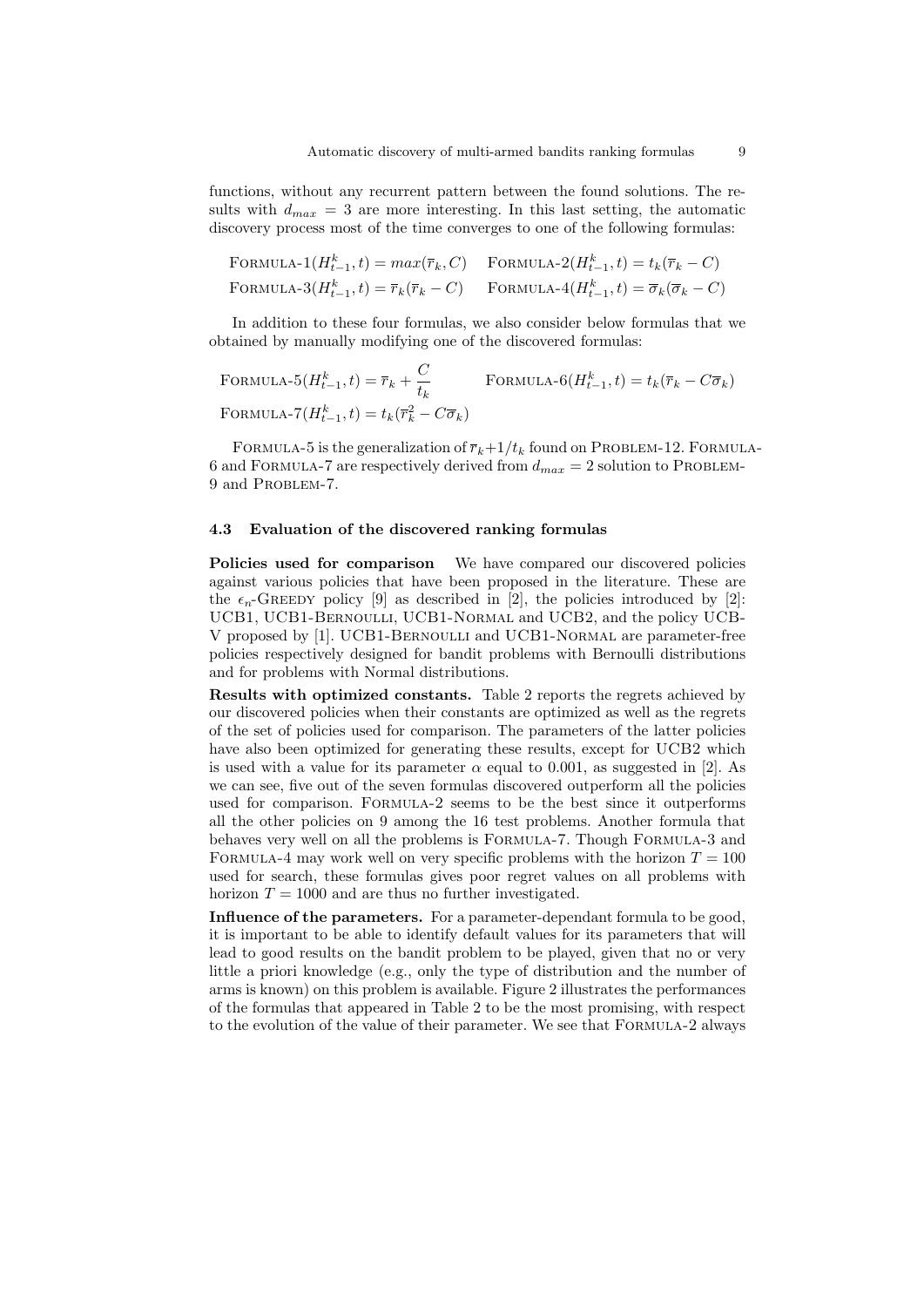10 Francis Maes, Louis Wehenkel, and Damien Ernst

| Policy                   | 2-Bernoulli |         |           | 10-Bernoulli                   |      |           | 2-Gaussian |   |   | 2-Tr. Gaussian |                               |    |
|--------------------------|-------------|---------|-----------|--------------------------------|------|-----------|------------|---|---|----------------|-------------------------------|----|
|                          |             |         | 3         | 4                              | 5    | 6         |            | 8 | 9 | 10             |                               | 12 |
|                          |             |         |           |                                |      |           |            |   |   |                |                               |    |
| <i>Baseline policies</i> |             |         |           |                                |      |           |            |   |   |                |                               |    |
| UCB1                     | 4.3         | 7.5     | 9.8       | $25.0$ 34.7 49.2               |      |           | 6.2        |   |   |                | 10.9 10.9 17.6 23.3 22.8      |    |
| UCB1-BERNOULLI           |             | 4.4 9.1 | $9.8+$    | $39.1$ 57.0 60.9               |      |           |            |   |   |                | 6.2 10.9 10.9 34.9 31.2 30.8  |    |
| UCB1-NORMAL              |             |         |           | 47.7 35.4 30.6 248.8 90.6 85.6 |      |           |            |   |   |                | 36.0 30.7 30.7 73.3 40.5 39.2 |    |
| UCB2(0.001)              | 6.9         |         | 10.1 11.4 | 61.6                           |      | 67.0 67.8 | 7.4        |   |   |                | 11.4 11.4 39.3 31.5 30.7      |    |
| UCB-V                    | 4.6         | 5.8     | 9.5       | 26.3                           | 34.1 | 50.8      | 5.3        |   |   |                | 10.0 10.0 14.4 21.4 22.0      |    |
| $\epsilon_n$ -GREEDY     | 5.9         |         | 7.5 12.8  | 32.9                           |      | 37.5 54.7 | 8.2        |   |   |                | $11.2$ 11.2 20.0 23.6 21.5    |    |

#### Discovered policies

| <b>GREEDY</b> |  |  |  | $\vert 31.9 \vert 23.1 \vert 36.6 \vert 69.4 \vert 46.1 \vert 71.6 \vert 57.2 \vert 38.1 \vert 38.1 \vert 94.9 \vert 44.8 \vert 41.2 \vert$ |  |  |  |
|---------------|--|--|--|---------------------------------------------------------------------------------------------------------------------------------------------|--|--|--|
| FORMULA-1     |  |  |  | $\vert$ 1.6 3.3 7.2 14.8 26.7 43.7 2.1 8.0 8.0 7.5 18.2 19.3                                                                                |  |  |  |
| FORMULA-2     |  |  |  |                                                                                                                                             |  |  |  |
| FORMULA-3     |  |  |  | 4.8 11.2 16.6 28.6 46.1 59.4   9.6 17.0 17.0 27.5 27.3 26.9                                                                                 |  |  |  |
| FORMULA-4     |  |  |  | $14.6$ 12.0 47.3 60.4 46.1 88.3 139.8 46.6 46.6 91.8 42.4 45.9                                                                              |  |  |  |
| FORMULA-5     |  |  |  | 2.2 3.8 7.0   18.7 28.6 45.1   3.6 7.5 7.5   10.1 17.4 18.1                                                                                 |  |  |  |
| FORMULA-6     |  |  |  | 1.1   2.0   5.3   10.6   20.8   38.1   3.3   11.1   7.8   10.5   20.7   21.4                                                                |  |  |  |
| FORMULA-7     |  |  |  | $\vert$ 1.2 2.0 5.6 10.7 19.6 39.0 2.4 7.1 5.6 7.8 17.7 17.7                                                                                |  |  |  |
|               |  |  |  |                                                                                                                                             |  |  |  |

**Table 2.** Regret of all policies on the 12 discrete bandit problems with horizon  $T =$ 1000. The scores in bold indicate learned or discovered policies that outperform all baseline policies.

leads to a regret which very rapidly degrades when the parameter moves away from its optimal value. However, its optimal parameter value is always located in the interval [expected reward of the second best arm, expected reward of the *optimal arm*. Actually, we could have anticipated – at least to some extent – this behaviour by looking carefully at this formula. Indeed, we see that if the value of its parameter is in this interval, the policy will be more and more likely to play the best arm as the number of plays goes on, while otherwise, it is not necessarily the case.

For Formula-7, which was the second best formula when optimized, the regret degrades less rapidly when moving away from the optimal parameter value. However, it is difficult to explain here the location of its optimum. For FORMULA-5, it is quite easy to find a value for its parameter that works well on each test problem. For example, with its parameter chosen equal to 3.5, performances which are always better than those obtained with the optimized version of UCB1 are observed. It is worth noticing that this Formula-5 is actually very close to UCB1. Indeed, it also associates to an arm an index value which is the sum of  $\bar{r}_k$  plus a term that could also been seen as an upper value which is the sum of  $r_k$  plus a term that could also been seen as an upper<br>confidence bias. Contrary to UCB1, this term decreases in  $t_k$  rather than in  $\sqrt{t_k}$ but, more importantly, it does not increase explicitly with  $t$ .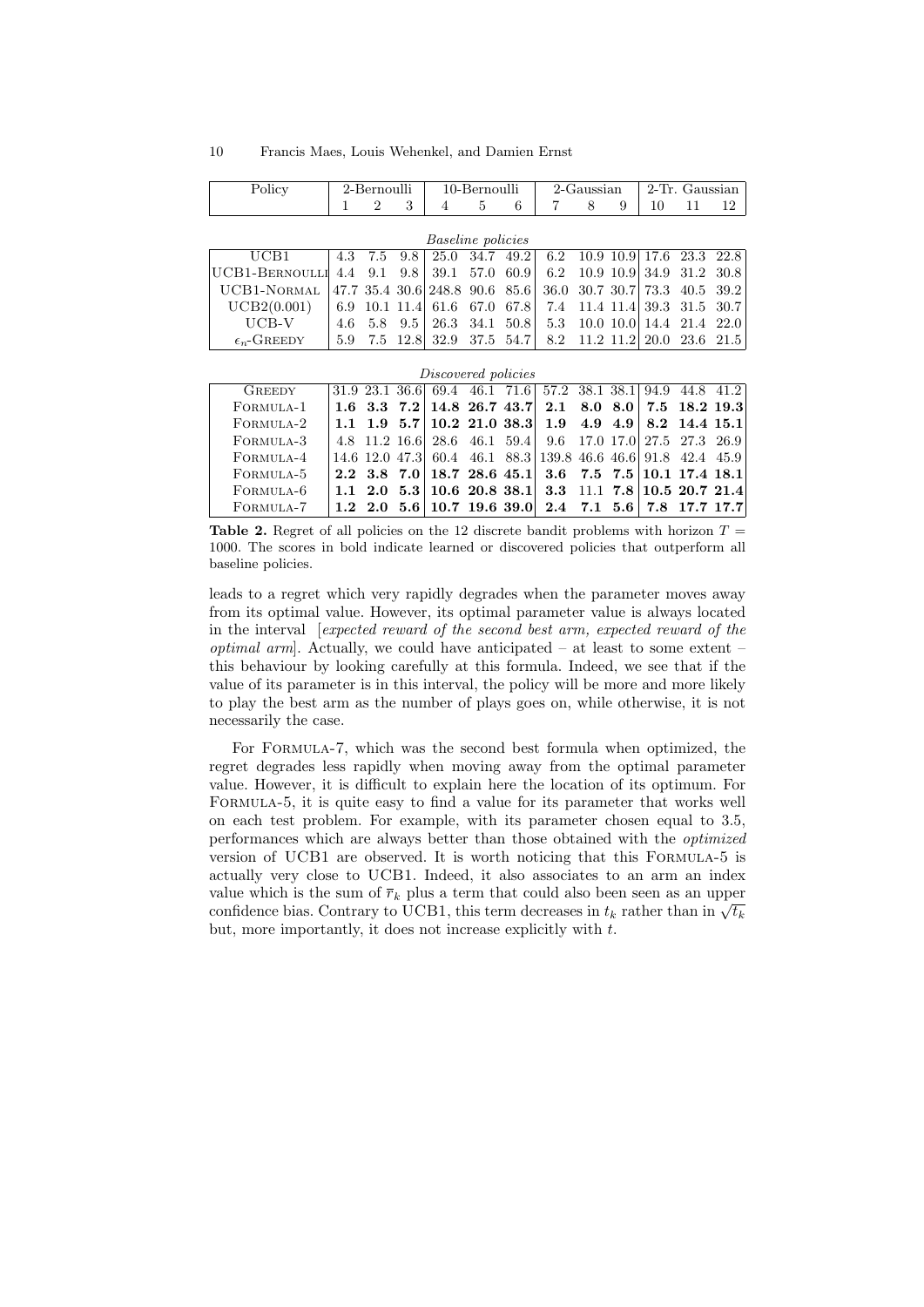

Fig. 2. First row: 2-Bernoulli problems. Second row: 10-Bernoulli problems. Third row: 2-Gaussian problems. Last row: 2-Clamped Gaussian problems.

# 5 Conclusions

We have proposed in this paper an approach for automatically identifying simple arm ranking formulas for playing with multi-armed bandits. This approach has lead us to discover several well performing formulas. Interestingly, some of them share similarities with those previously proposed in the literature. However, several formulas found to perform very well are behaving in a completely different way. For example, they yield indexes that are not guaranteed to converge (in probability) to a monotonic transformation of the expected rewards of the arms.